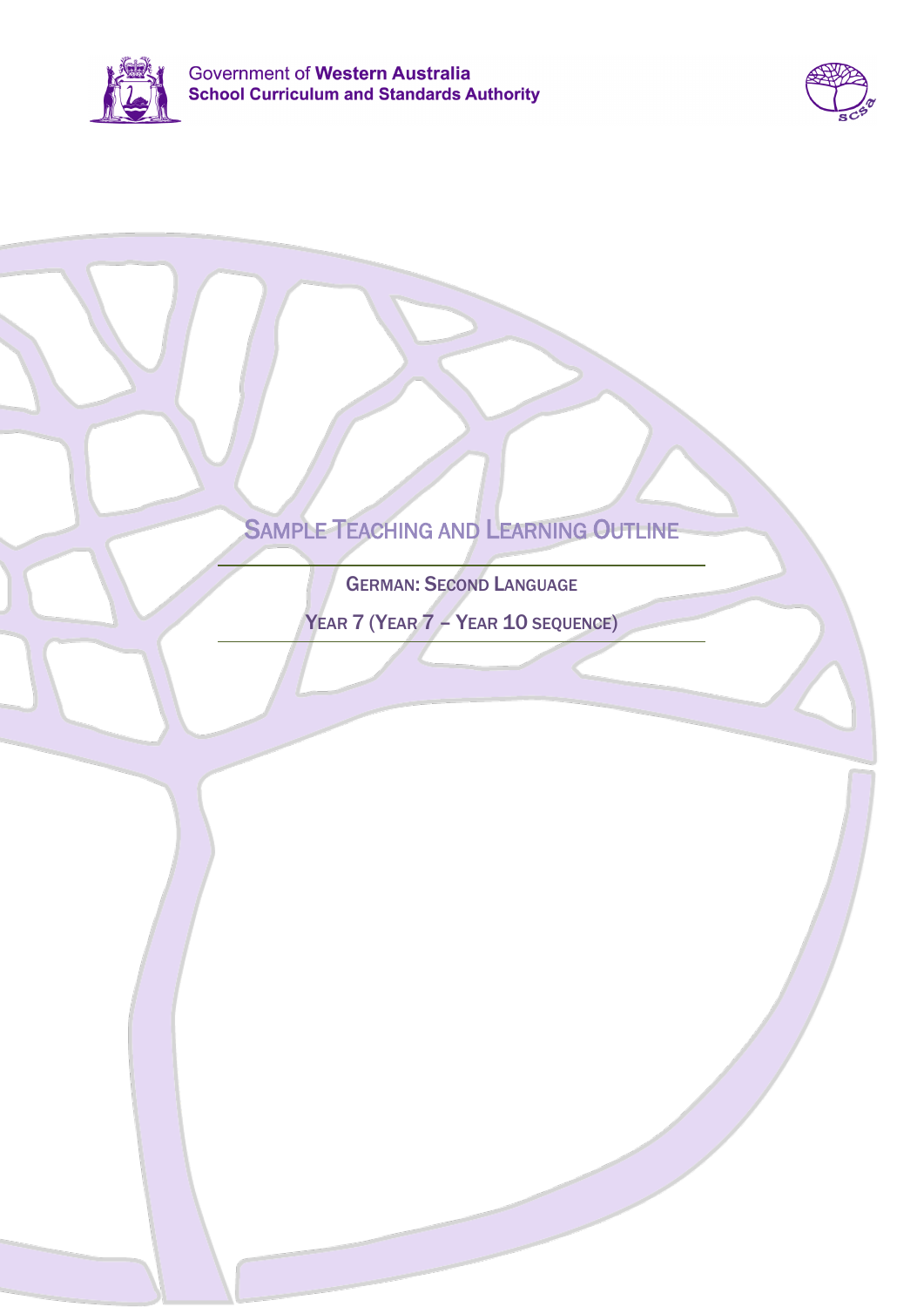Kaya. The School Curriculum and Standards Authority (the Authority) acknowledges that our offices are on Whadjuk Noongar boodjar and that we deliver our services on the country of many traditional custodians and language groups throughout Western Australia. The Authority acknowledges the traditional custodians throughout Western Australia and their continuing connection to land, waters and community. We offer our respect to Elders past and present.

#### **Copyright**

© School Curriculum and Standards Authority, 2021

This document—apart from any third party copyright material contained in it — may be freely copied, or communicated on an intranet, for non-commercial purposes in educational institutions, provided that the School Curriculum and Standards Authority (the Authority) is acknowledged as the copyright owner.

Copying or communication for any other purpose can be done only within the terms of the *Copyright Act 1968* or with prior written permission of the Authority. Copying or communication of any third party copyright material can be done only within the terms of the *Copyright Act 1968* or with permission of the copyright owners.

Any content in this document that has been derived from the Australian Curriculum may be used under the terms of the Creative [Commons Attribution 4.0 International](https://creativecommons.org/licenses/by/4.0/) licence.

#### **Disclaimer**

Any resources, such as texts, websites and so on that may be referred to in this document are provided as examples of resources that teachers can use to support their teaching and learning programs. Their inclusion does not imply that they are mandatory or that they are the only resources relevant to the learning area syllabus.

#### 2020/54864v5

German: Second Language | Year 7 (Year 7 – Year 10 Sequence) | Sample Teaching and Learning Outline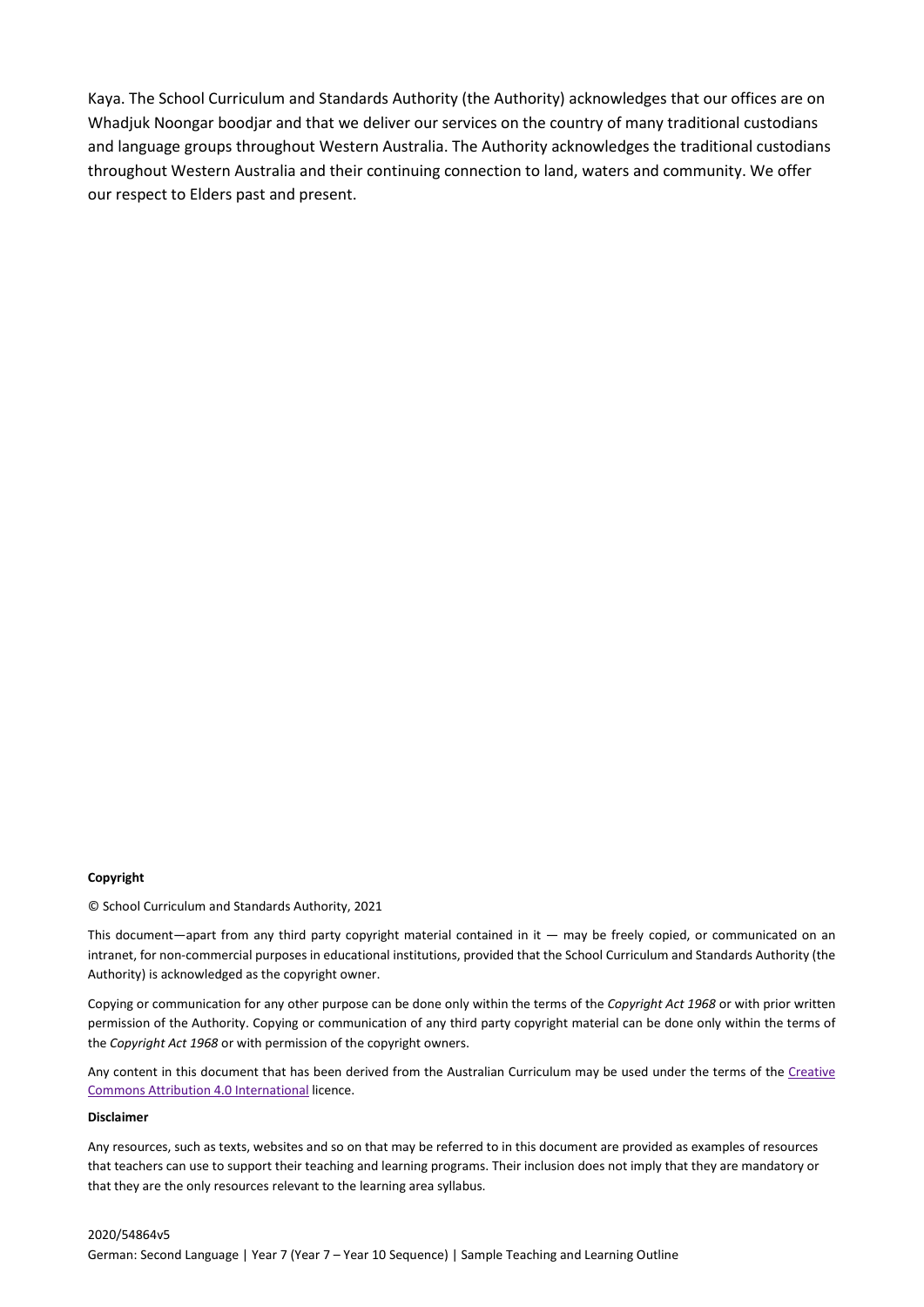This sample teaching and learning outline provides one possible approach through which the German: Second Language syllabus within the Western Australian Curriculum: Languages can be taught. Consistent with the rationale of the Languages curriculum, this outline supports students' ability to communicate proficiently in a language other than English, with essential communication skills in that language, an intercultural capability, and an understanding of the role of language and culture in human communication.

## **Time allocation on which the outline is based**

Two hours of teaching per week, over one year

## **Prior knowledge**

The sample teaching and learning outline is based on the understanding that students begin their study of German in secondary school with little to no prior experience of the German language and culture. Many will have learnt an additional language in primary school and bring existing language learning strategies, textual knowledge and intercultural awareness to the new experience of learning German. Skills in analysing, comparing and reflecting on language and culture in the languages are mutually supportive. More information related to this curriculum can be found in the German: Second Language Year 7 to Year 10 syllabuses a[t https://k10outline.scsa.wa.edu.au/home/teaching/curriculum](https://k10outline.scsa.wa.edu.au/home/teaching/curriculum-browser/languages/german-7-10)[browser/languages/german-7-10.](https://k10outline.scsa.wa.edu.au/home/teaching/curriculum-browser/languages/german-7-10)

This sample teaching and learning outline provides a range of suggested learning activities and assessment tasks, aligned to the curriculum, through which students can apply their acquisition of knowledge, understanding and skills to the focus. The focus provides a broad context through which the content is taught. The outline suggests:

- teaching vocabulary and grammatical elements that show the breadth and depth of language and align with the curriculum
- text types relevant to the learning activities and assessments
- language learning and communication strategies relevant to the focus
- learning activities and assessments from which teachers may choose, according to their class's interests and abilities
- resources suitable to the focus.

It is not expected that teachers administer all learning activities and assessments. It is at the teacher's discretion which of the suggestions are suitable for formative and/or summative assessments. It is also at the teacher's discretion to use other activities and assessments.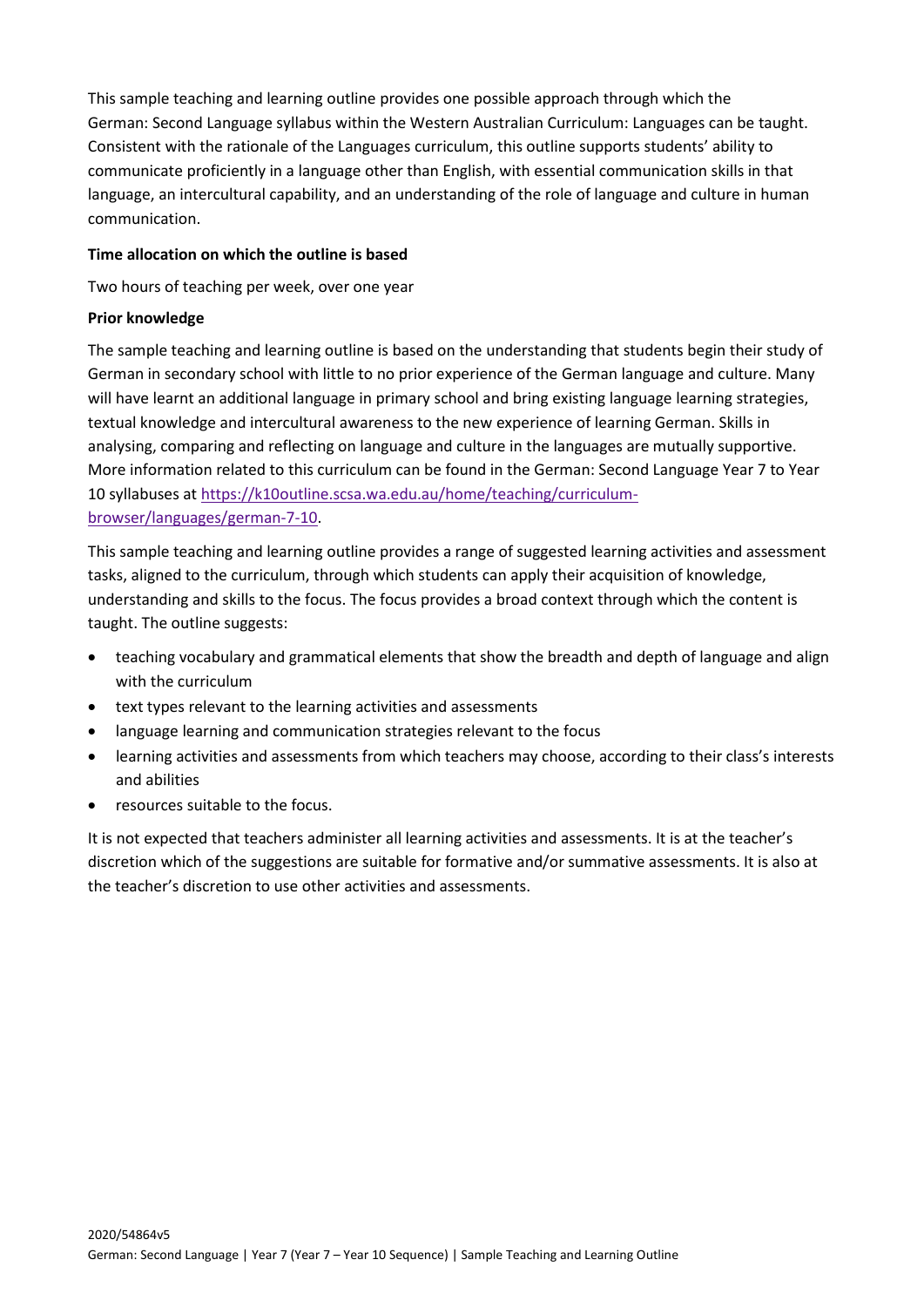## **German: Second Language Year 7 (Year 7 – Year 10 sequence) Sample Teaching and Learning Outline**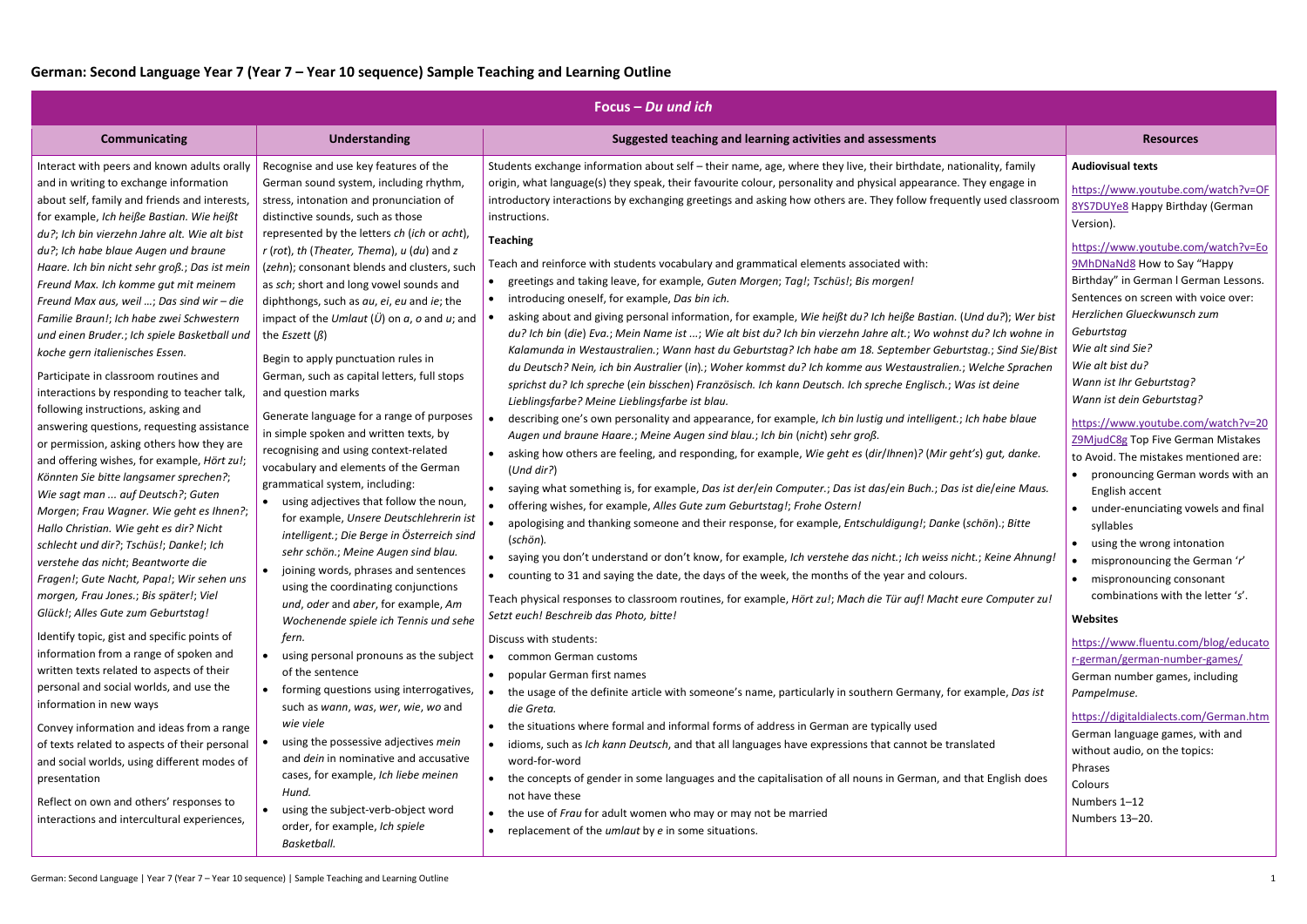| Focus – Du und ich                                                                                                                                                                                                                                                                               |                                                                                                                                                                                                                                                                                                                                                                                                                                                                                                                 |                                                                                                                                                                                                                                                                                                                                                                                                                                                                                                                                                                                                                                                                                                                                                                                                                                                                                                                                                                                                                                                                                                                                                                                                                                                                                                                                                                                                                                                                                                                                                                                                                                                                                                                                                                                                                                                                                                                                                                                                                                                                                                                                                                                                                                                                          |                                                                                                                                                                                                                                         |  |
|--------------------------------------------------------------------------------------------------------------------------------------------------------------------------------------------------------------------------------------------------------------------------------------------------|-----------------------------------------------------------------------------------------------------------------------------------------------------------------------------------------------------------------------------------------------------------------------------------------------------------------------------------------------------------------------------------------------------------------------------------------------------------------------------------------------------------------|--------------------------------------------------------------------------------------------------------------------------------------------------------------------------------------------------------------------------------------------------------------------------------------------------------------------------------------------------------------------------------------------------------------------------------------------------------------------------------------------------------------------------------------------------------------------------------------------------------------------------------------------------------------------------------------------------------------------------------------------------------------------------------------------------------------------------------------------------------------------------------------------------------------------------------------------------------------------------------------------------------------------------------------------------------------------------------------------------------------------------------------------------------------------------------------------------------------------------------------------------------------------------------------------------------------------------------------------------------------------------------------------------------------------------------------------------------------------------------------------------------------------------------------------------------------------------------------------------------------------------------------------------------------------------------------------------------------------------------------------------------------------------------------------------------------------------------------------------------------------------------------------------------------------------------------------------------------------------------------------------------------------------------------------------------------------------------------------------------------------------------------------------------------------------------------------------------------------------------------------------------------------------|-----------------------------------------------------------------------------------------------------------------------------------------------------------------------------------------------------------------------------------------|--|
| <b>Communicating</b>                                                                                                                                                                                                                                                                             | <b>Understanding</b>                                                                                                                                                                                                                                                                                                                                                                                                                                                                                            | Suggested teaching and learning activities and assessments                                                                                                                                                                                                                                                                                                                                                                                                                                                                                                                                                                                                                                                                                                                                                                                                                                                                                                                                                                                                                                                                                                                                                                                                                                                                                                                                                                                                                                                                                                                                                                                                                                                                                                                                                                                                                                                                                                                                                                                                                                                                                                                                                                                                               | <b>Resources</b>                                                                                                                                                                                                                        |  |
| and use these reflections to improve<br>intercultural communication<br>Reflect on experiences of learning and<br>using another language, and share aspects<br>of own identity, such as age, interests and<br>family background, reflecting on how these<br>impact on intercultural communication | noticing informal singular and plural<br>commands, for example, Steht auf!;<br>Komm mit!<br>Build metalanguage to talk about<br>vocabulary and grammar concepts<br>Examine linguistic features in texts to<br>develop an understanding that languages<br>vary according to elements, such as<br>register<br>Understand that German, like all<br>languages, varies according to participants,<br>roles and relationships, situations and<br>cultures<br>Explore the relationship between language<br>and culture | <b>Text types</b><br>For the learning activities and assessments selected, expose students to, and teach as required, the textual<br>conventions of the following: cue card, description, dialogue, form, interview, introduction, table.<br>Language learning and communication strategies<br>Strategies relevant to this focus include:<br>• using key words, context, visual cues, (including pictures and non-verbal signals) to guess meaning<br>developing skills to work with people they do not know<br>• how to interpret abbreviations in a bilingual dictionary in order to find the correct gender of a noun.<br>Learning activities and/or assessments<br>In teaching the content, choose from the following and instruct/require students to:<br>• write and/or perform or record introductory dialogues<br>prepare a set of questions and interview a class member to find out (five) things about them<br>introduce themselves and provide aspects of personal information, orally and/or in writing<br>listen to/read descriptions of people and respond by, for example, drawing an image or filling in a table or form<br>$\bullet$<br>use cue cards as prompts to speak and/or write as if they were another person<br>$\bullet$<br>prepare a written description of themselves so that when the descriptions are read (aloud) other students can<br>attempt to guess their identity<br>respond to classroom instructions. Students should be continually exposed to du and ihr commands and have<br>indicated to them when each is appropriate, as well as the formality implicit in the Sie form for adults. Students<br>reflect on this compared to other languages, and situations where the use of inappropriate language could<br>cause offence<br>play games involving classroom vocabulary, numbers and/or instructions, for example, Herr Schmidt/Simon<br>sagt, Pampelmuse<br>• record their thoughts on what it means to be German-speaking and/or to learn German, so that in the future<br>they can reflect on them<br>reflect on different social contexts/interactions in their life and what customs they, their friends and family or<br>strangers practise when meeting people, and compare them to what German speakers often do. | <b>Online resources</b><br>https://www.education.vic.gov.au/Lang<br>uagesOnline/german/german.htm<br>Interactive tasks and printable<br>worksheets<br>#19 Colours. Describing hair, eyes<br>#26 Days and months<br>#27 Saying the date. |  |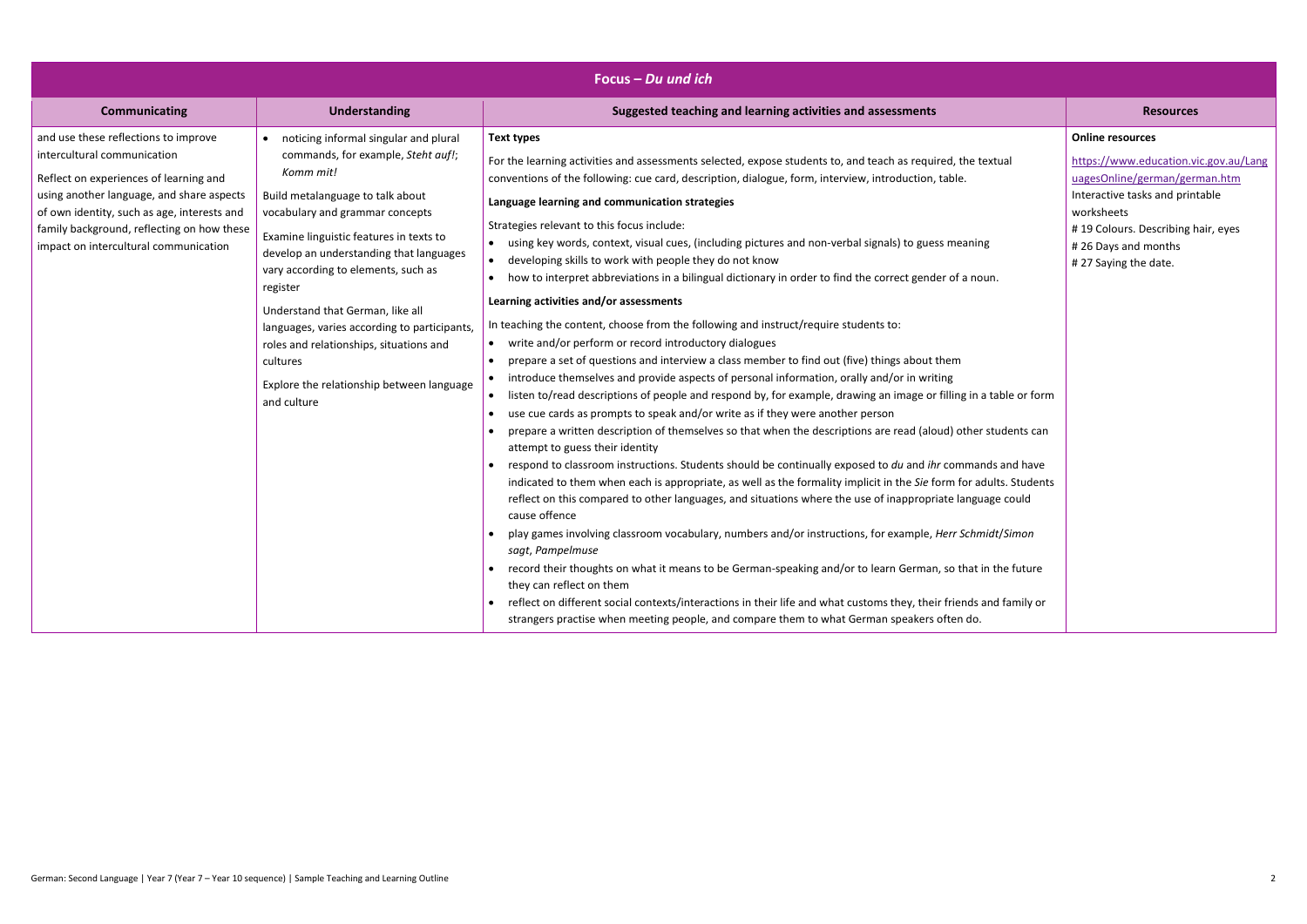| <b>Focus - Meine Familie und Freunde</b>                                                                                                                                                                                                                                                                                                                                                                                                                                                                                                                                                                                                                                                                                                                                                                                                                                                                 |                                                                                                                                                                                                                                                                                                                                                                                                                                                                                                                                                                                                                                                                                                                                                                                                                                                               |                                                                                                                                                                                                                                                                                                                                                                                                                                                                                                                                                                                                                                                                                                                                                                                                                                                                                                                                                                                                                                                                                                                                                                                                                                                                                                                                                                                                                                                                                                                                                                                                                                                                                                                                                                                                                                            |                                                                                                                                                                                                                                                                                                                                                                                                                                                                                                                                                                                                                                                                              |  |
|----------------------------------------------------------------------------------------------------------------------------------------------------------------------------------------------------------------------------------------------------------------------------------------------------------------------------------------------------------------------------------------------------------------------------------------------------------------------------------------------------------------------------------------------------------------------------------------------------------------------------------------------------------------------------------------------------------------------------------------------------------------------------------------------------------------------------------------------------------------------------------------------------------|---------------------------------------------------------------------------------------------------------------------------------------------------------------------------------------------------------------------------------------------------------------------------------------------------------------------------------------------------------------------------------------------------------------------------------------------------------------------------------------------------------------------------------------------------------------------------------------------------------------------------------------------------------------------------------------------------------------------------------------------------------------------------------------------------------------------------------------------------------------|--------------------------------------------------------------------------------------------------------------------------------------------------------------------------------------------------------------------------------------------------------------------------------------------------------------------------------------------------------------------------------------------------------------------------------------------------------------------------------------------------------------------------------------------------------------------------------------------------------------------------------------------------------------------------------------------------------------------------------------------------------------------------------------------------------------------------------------------------------------------------------------------------------------------------------------------------------------------------------------------------------------------------------------------------------------------------------------------------------------------------------------------------------------------------------------------------------------------------------------------------------------------------------------------------------------------------------------------------------------------------------------------------------------------------------------------------------------------------------------------------------------------------------------------------------------------------------------------------------------------------------------------------------------------------------------------------------------------------------------------------------------------------------------------------------------------------------------------|------------------------------------------------------------------------------------------------------------------------------------------------------------------------------------------------------------------------------------------------------------------------------------------------------------------------------------------------------------------------------------------------------------------------------------------------------------------------------------------------------------------------------------------------------------------------------------------------------------------------------------------------------------------------------|--|
| <b>Communicating</b>                                                                                                                                                                                                                                                                                                                                                                                                                                                                                                                                                                                                                                                                                                                                                                                                                                                                                     | <b>Understanding</b>                                                                                                                                                                                                                                                                                                                                                                                                                                                                                                                                                                                                                                                                                                                                                                                                                                          | Suggested teaching and learning activities and assessments                                                                                                                                                                                                                                                                                                                                                                                                                                                                                                                                                                                                                                                                                                                                                                                                                                                                                                                                                                                                                                                                                                                                                                                                                                                                                                                                                                                                                                                                                                                                                                                                                                                                                                                                                                                 | <b>Resources</b>                                                                                                                                                                                                                                                                                                                                                                                                                                                                                                                                                                                                                                                             |  |
| Interact with peers and known adults orally<br>and in writing to exchange information<br>about self, family and friends and interests,<br>for example, Ich heiße Bastian. Wie heißt<br>du?; Ich bin vierzehn Jahre alt. Wie alt bist<br>du?; Ich habe blaue Augen und braune<br>Haare. Ich bin nicht sehr groß.; Das ist mein<br>Freund Max. Ich komme gut mit meinem<br>Freund Max aus, weil ; Das sind wir - die<br>Familie Braun!; Ich habe zwei Schwestern<br>und einen Bruder.; Ich spiele Basketball und<br>koche gern italienisches Essen.<br>Participate in classroom routines and<br>interactions by responding to teacher talk,<br>following instructions, asking and<br>answering questions, requesting assistance<br>or permission, asking others how they are<br>and offering wishes, for example, Hört zu!;<br>Könnten Sie bitte langsamer sprechen?;<br>Wie sagt man  auf Deutsch?; Guten | Recognise and use key features of the<br>German sound system, including rhythm,<br>stress, intonation and pronunciation of<br>distinctive sounds, such as those<br>represented by the letters ch (ich or acht),<br>r (rot), th (Theater, Thema), u (du) and z<br>(zehn); consonant blends and clusters, such<br>as sch; short and long vowel sounds and<br>diphthongs, such as au, ei, eu and ie; the<br>impact of the Umlaut $(\ddot{U})$ on $a$ , $o$ and $u$ ; and<br>the <i>Eszett</i> $(\beta)$<br>Use the German alphabet for spelling out<br>names and other words<br>Generate language for a range of purposes<br>in simple spoken and written texts, by<br>recognising and using context-related<br>vocabulary and elements of the German<br>grammatical system, including:<br>• understanding the concept of<br>nominative and accusative cases for | Students exchange information about family and friends - relationships, others' appearance and personalities,<br>occupations and pets. They learn expressions to request assistance or permission.<br><b>Teaching</b><br>Teach and reinforce with students vocabulary and grammatical elements associated with:<br>• introducing other people, for example, Hier/das ist ; Ich stelle die Familie (Schwarz) vor.<br>family relationships, for example, Hast du Geschwister? Ja, Ich habe zwei Schwestern und einen Bruder.; Hast du<br>einen Bruder? Ja, ich habe einen (kleinen/großen) Bruder. Er heißt Max.; Nein, (leider nicht).; Wie viele<br>Geschwister hast du? Ich habe eine Halbschwester.; Ich bin Einzelkind.; Das ist Tante Annas Sohn.; Wir sind<br>sechs. Es gibt meinen Vater, meine Schwester und ich.<br>asking and giving information about family members and friends, for example, Wer ist das? Das ist ; Wie heißt<br>deine Mutter/dein Freund/deine Freundin? Er/Sie heißt ; Wie alt ist dein Bruder? Er ist sechs Jahre alt.; Wie<br>sieht dein Onkel aus? Er hat blaue Augen und graue Haare.; Wie sind deine Geschwister? Sie sind ärgerlich.; Wo<br>wohnen deine Großeltern? Sie wohnen in den Vereinigten Staaten.<br>discussing how people get along, for example, Verstehst du dich gut mit + name? Ja/Nein, ich verstehe mich<br>(nicht) mit + name.; Ich finde meinen Vater/ihn streng./Ich liebe meinen Vater aber ich finde ihn streng.<br>information about what someone does in life, for example, Was macht deine kleine Schwester? Sie ist Schüler in<br>Klasse sechs.; Mein Vater ist Hausmann. Er arbeitet zu Hause.<br>how many and what type of pets they have, for example, Hast du ein Haustier? Ja, ich habe einen Hund/zwei<br>Hunde/eine Katze/zwei Katzen.; Nein, ich habe kein Haustier. | <b>Audiovisual texts</b><br>https://www.youtube.com/watch?v=N<br>DRQF0wn2qE Can You Guess These 5<br>German Gestures? The gestures are:<br>Shut up and listen! der Schweigefuchs<br>Yeah, right! Ja, ja!<br>Good luck! Ich drück' dir die Daumen!<br>Ha Ha! To make fun of someone<br>Rübchen schaben<br>You're crazy! der Scheibenwischer.<br>https://www.youtube.com/watch?v=uy<br>SkujWXR0Y German hand gestures with<br>Elisa (Die Frickelbude).<br>https://www.youtube.com/watch?v=s-<br>e4cXgmEy4 German pronunciation 1:<br>The German Alphabet.<br>https://www.youtube.com/watch?v=Hd<br><b>ORm-61KLI German pronunciation 3:</b><br>How do you Spell  ? (Exercise). |  |
| Morgen; Frau Wagner. Wie geht es Ihnen?;<br>Hallo Christian. Wie geht es dir? Nicht<br>schlecht und dir?; Tschüs!; Danke!; Ich<br>verstehe das nicht; Beantworte die<br>Fragen!; Gute Nacht, Papa!; Wir sehen uns<br>morgen, Frau Jones.; Bis später!; Viel<br>Glück!; Alles Gute zum Geburtstag!<br>Identify topic, gist and specific points of<br>information from a range of spoken and<br>written texts related to aspects of their<br>personal and social worlds, and use the<br>information in new ways<br>Convey information and ideas from a range<br>of texts related to aspects of their personal<br>and social worlds, using different modes of<br>presentation<br>Create simple own or shared imaginative                                                                                                                                                                                    | the subject and object of a sentence<br>• understanding that German has<br>multiple words for 'the' and 'a/an'<br>according to the gender of the relevant<br>noun, and that the article for<br>masculine nouns changes in the<br>accusative case, for example, Die Frau<br>hat einen BMW.<br>• using <i>die</i> as the definite article of plural<br>nouns and recognising common ways<br>to form plurals of nouns<br>• noticing the relationship between<br>gender, article, case and adjectival<br>ending when using adjectives that<br>precede the noun, for example, Ich<br>habe einen kleinen Bruder.<br>• noticing that the pronoun may change<br>after certain verbs with a direct object,                                                                                                                                                             | requesting permission or assistance, for example, Darf ich zur Toilette gehen, bitte?; Könnten Sie mir (bitte)<br>helfen?<br>• requesting people repeat what was said, for example, Könnten Sie das bitte wiederholen?<br>asking how to spell something or what a word is in German, for example, Wie buchstabiert man auf Deutsch?<br>Man buchstabiert es ; Wie sagt man  auf Deutsch?<br>$\bullet$ counting to 100.<br>Discuss with students:<br>• common German gestures, their meanings and English equivalents<br>the use of zwo instead of zwei to distinguish it from drei, particularly when talking on the phone or in relation to<br>phone numbers<br>einhundert frequently referred to as hundert<br>$\bullet$<br>• the concepts of subject and direct object of a sentence, nominative and accusative cases and how these may<br>change definite and indefinite articles, and possessive adjectives<br>the concept of regular and irregular verbs in German and English<br>$\bullet$<br>how to make a diminutive of a noun by adding the suffixes -chen or -lein, and that all diminutives are neuter, for<br>example, der Hund>das Hündchen, das Kind>das Kindlein, but students should be cautious of making their own<br>diminutives<br>the omission of 'a' before jobs and professions, for example, 'I am a policeman.' is Ich bin Polizist.                                                                                                                                                                                                                                                                                                                                                                                                                                                                              | https://www.youtube.com/watch?v=p3<br>kd2prpZJ4 Introduction to Perfect<br>German Pronunciation. The<br>pronunciation of the eight consonant<br>sounds and 10 vowel sounds in German<br>that are not in English.<br>https://www.youtube.com/watch?v=Q<br>R6LWI2VYYQ Basic German: Spelling the<br>Alphabet in German. The video includes<br>all sounds of German.<br>https://www.youtube.com/watch?v=EA<br>uG8HZbiRk German Lesson - 111<br>English Words in the German Language<br>$-A2.$<br>https://www.youtube.com/watch?v=tg<br>qcbpqvtMI LearnGerman - brauner<br>Bär/Brown Bear by Eric Carle - read out                                                               |  |
| texts by reinterpreting or adapting familiar<br>texts and/or using modelled structures and<br>language                                                                                                                                                                                                                                                                                                                                                                                                                                                                                                                                                                                                                                                                                                                                                                                                   | for example, Ich mag dich.; Wir<br>brauchen ihn.                                                                                                                                                                                                                                                                                                                                                                                                                                                                                                                                                                                                                                                                                                                                                                                                              | • aspects of how language reflects culture, for example, some languages have an idiom/idioms that express lack<br>of comprehension, such as the English expression 'It's all Greek to me.' and how Germans use idioms Ich<br>verstehe nur Bahnhof. or Es ist mir Spanisch. Bavarians say Es ist mir Wurst.                                                                                                                                                                                                                                                                                                                                                                                                                                                                                                                                                                                                                                                                                                                                                                                                                                                                                                                                                                                                                                                                                                                                                                                                                                                                                                                                                                                                                                                                                                                                 | loud. The book is read in German with<br>German subtitles, then colours, the<br>present tense of sehen, the animals in                                                                                                                                                                                                                                                                                                                                                                                                                                                                                                                                                       |  |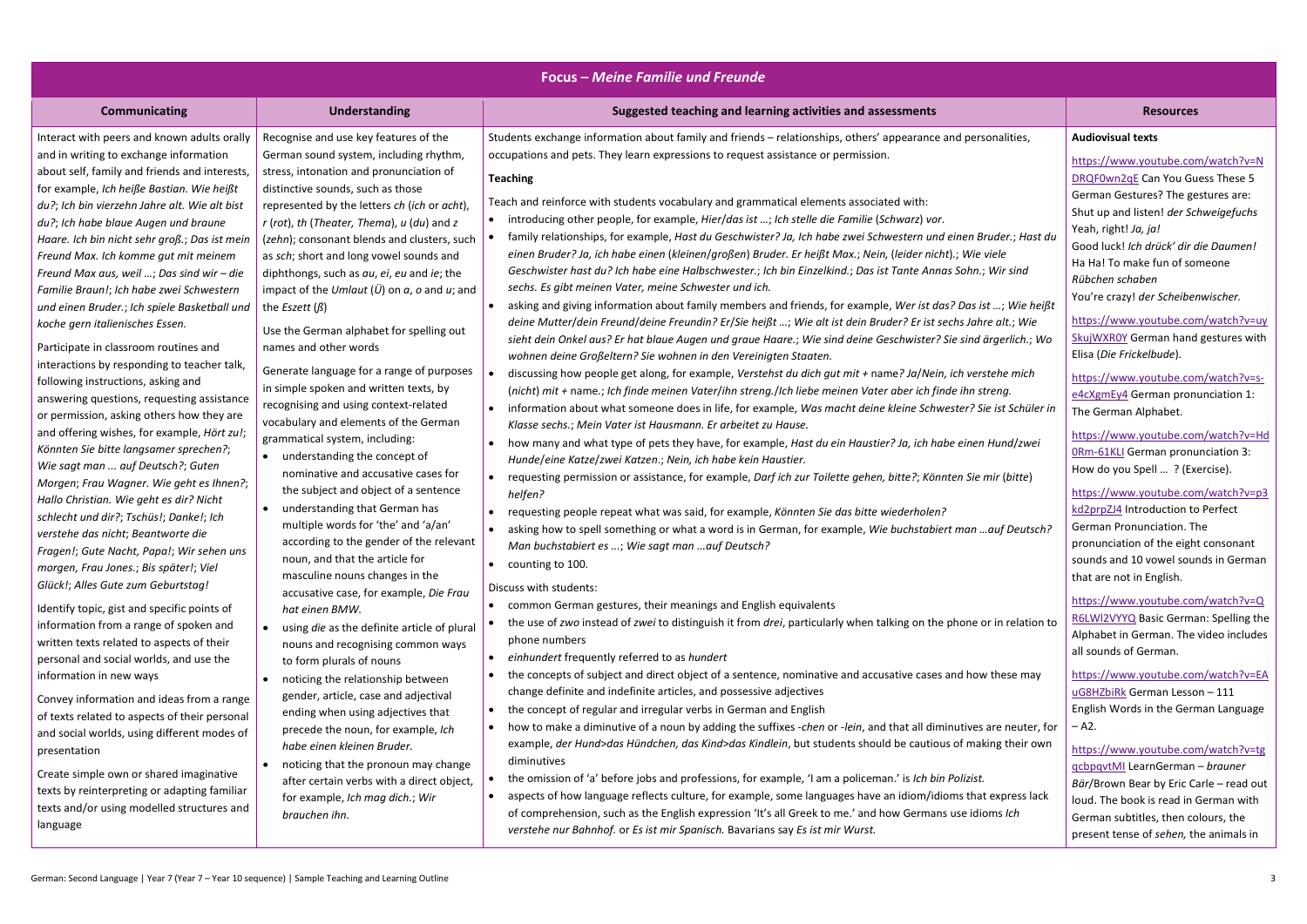| <b>Focus - Meine Familie und Freunde</b>                                                                                                                          |                                                                                                                                                                                                                                                                                                                                                                                                                                                                                                                                                                                                                                                                                                                                                                                                                                                                                                                                                                                                                                                                                                                                                                                                                                                                                                                                                                                                                                                                                                        |                                                                                                                                                                                                                                                                                                                                                                                                                                                                                                                                                                                                                                                                                                                                                                                                                                                                                                                                                                                                                                                                                                                                                                                                                                                                                                                                                                                                                                                                                                                                                                                                                                                                                                                                                                                                                                                                                                                                                                                                                                                                                                                                                                                                                                                                                                                                                                                                                                                                                                                                                                                                                                                                                                                                                                                                                                                                                                                                                                                                                                    |                                                                                                                                                                                                                                                                                                                                                                                                                                                                                                                                                                                                                                                                                                                                                                                                                                                                                                                                                                    |
|-------------------------------------------------------------------------------------------------------------------------------------------------------------------|--------------------------------------------------------------------------------------------------------------------------------------------------------------------------------------------------------------------------------------------------------------------------------------------------------------------------------------------------------------------------------------------------------------------------------------------------------------------------------------------------------------------------------------------------------------------------------------------------------------------------------------------------------------------------------------------------------------------------------------------------------------------------------------------------------------------------------------------------------------------------------------------------------------------------------------------------------------------------------------------------------------------------------------------------------------------------------------------------------------------------------------------------------------------------------------------------------------------------------------------------------------------------------------------------------------------------------------------------------------------------------------------------------------------------------------------------------------------------------------------------------|------------------------------------------------------------------------------------------------------------------------------------------------------------------------------------------------------------------------------------------------------------------------------------------------------------------------------------------------------------------------------------------------------------------------------------------------------------------------------------------------------------------------------------------------------------------------------------------------------------------------------------------------------------------------------------------------------------------------------------------------------------------------------------------------------------------------------------------------------------------------------------------------------------------------------------------------------------------------------------------------------------------------------------------------------------------------------------------------------------------------------------------------------------------------------------------------------------------------------------------------------------------------------------------------------------------------------------------------------------------------------------------------------------------------------------------------------------------------------------------------------------------------------------------------------------------------------------------------------------------------------------------------------------------------------------------------------------------------------------------------------------------------------------------------------------------------------------------------------------------------------------------------------------------------------------------------------------------------------------------------------------------------------------------------------------------------------------------------------------------------------------------------------------------------------------------------------------------------------------------------------------------------------------------------------------------------------------------------------------------------------------------------------------------------------------------------------------------------------------------------------------------------------------------------------------------------------------------------------------------------------------------------------------------------------------------------------------------------------------------------------------------------------------------------------------------------------------------------------------------------------------------------------------------------------------------------------------------------------------------------------------------------------------|--------------------------------------------------------------------------------------------------------------------------------------------------------------------------------------------------------------------------------------------------------------------------------------------------------------------------------------------------------------------------------------------------------------------------------------------------------------------------------------------------------------------------------------------------------------------------------------------------------------------------------------------------------------------------------------------------------------------------------------------------------------------------------------------------------------------------------------------------------------------------------------------------------------------------------------------------------------------|
| <b>Communicating</b>                                                                                                                                              | <b>Understanding</b>                                                                                                                                                                                                                                                                                                                                                                                                                                                                                                                                                                                                                                                                                                                                                                                                                                                                                                                                                                                                                                                                                                                                                                                                                                                                                                                                                                                                                                                                                   | Suggested teaching and learning activities and assessments                                                                                                                                                                                                                                                                                                                                                                                                                                                                                                                                                                                                                                                                                                                                                                                                                                                                                                                                                                                                                                                                                                                                                                                                                                                                                                                                                                                                                                                                                                                                                                                                                                                                                                                                                                                                                                                                                                                                                                                                                                                                                                                                                                                                                                                                                                                                                                                                                                                                                                                                                                                                                                                                                                                                                                                                                                                                                                                                                                         | <b>Resources</b>                                                                                                                                                                                                                                                                                                                                                                                                                                                                                                                                                                                                                                                                                                                                                                                                                                                                                                                                                   |
| Translate and interpret phrases and short<br>texts from German to English and vice<br>versa, noticing which words or phrases<br>translate easily and which do not | using personal pronouns as the subject<br>of the sentence<br>using personal pronouns to refer to<br>people and things, for example, Was<br>kostet die App? Sie kostet ; Wo sind<br>deine Haustiere? Sie sind im Garten.<br>using the subject-verb inversion to<br>form questions, for example, Hast du<br>Geschwister?<br>using the possessive adjectives mein<br>and <i>dein</i> in nominative and accusative<br>cases, for example, Ich liebe meinen<br>Hund.<br>understanding the concept of regular<br>and irregular verbs, and that this is a<br>feature of both German and English<br>using the present tense of regular<br>verbs and some common irregular<br>verbs, including sein and haben<br>negating verbs and adjectives using<br>nicht and nouns using kein/e, for<br>example, Er ist nicht älter als ich.; Nein,<br>Marcus hat keine Geschwister.<br>referring to quantities of people and<br>things using cardinal numbers to a<br>thousand, and common fractions, for<br>example, Ich habe eine Halbschwester.<br>Build metalanguage to talk about<br>vocabulary and grammar concepts<br>Identify and use text structures and<br>language features of common spoken,<br>written and multimodal texts, and<br>compare with structures and features of<br>similar texts in English<br>Examine linguistic features in texts to<br>develop an understanding that languages<br>vary according to elements, such as<br>register<br>Explore the relationship between language<br>and culture | how compound nouns are a feature of German, but that students should be cautious of inventing their own<br>words<br>how German readily borrows words and expressions from English and other languages.<br><b>Text types</b><br>For the learning activities and assessments selected, expose students to, and teach as required, the textual<br>conventions of the following: description, email, family tree, identity card, passport application, phone numbers,<br>picture book, poster, slideshow presentation, speech.<br>Language learning and communication strategies<br>Strategies relevant to this focus include:<br>• self-correction in spoken and written forms<br>• analysing when the informal or formal form of address is required<br>using a bilingual dictionary to find the plural of nouns<br>• becoming aware of frequently encountered situations where word-for-word translations are to be avoided.<br>Learning activities and/or assessments<br>In teaching the content, choose from the following and instruct/require students to:<br>• spell their names aloud and record other people's names as they are said<br>• view people using typical German gestures, note their literal meanings and discuss English equivalents<br>• match descriptions, for example, images to descriptions of people<br>• draw (fictitious) family trees based on descriptions of relationships<br>• describe a family based on a (fictitious) family tree<br>present images of people displayed as a family tree. Students then question each other about the presentations<br>and/or choose a person from the images and without indicating who it is, describe them and others guess the<br>identity<br>prepare their family tree and use it as the basis for writing an introductory email which could be sent to<br>members of another German class<br>describe imagined personality aspects of people, based on images. Discuss how appearances may lead to<br>(incorrect) assumptions about cultures, people and/or languages<br>read Gesucht! posters and identify key information. Students identify text structures and language features of<br>Gesucht! posters and compare them to English 'Wanted' posters<br>design their own Gesucht! poster, using images of 'suspects' and providing additional information as required.<br>Alternatively, students could design a Gesucht! poster for a member of their family<br>listen to words spelled in German and write them or complete missing words in a text. As students become<br>more proficient, they could spell words to each other or write spelled words while not viewing the speaker<br>for each sound or letter of the alphabet, write a word list. Students then read their word list to others who write<br>them down or compare the words on their list<br>prepare an oral presentation for the class describing a family other than their own. Students could present their<br>work with images displayed in a slideshow presentation program | the story are revised, and the story is<br>re-read.<br><b>Websites</b><br>https://digitaldialects.com/German.htm<br>German language games, with and<br>without audio, on the topics:<br>Numbers 0-100<br>Verb conjugation<br>Animals.<br>https://www.fluentu.com/blog/educato<br>r-english/esl-number-<br>games/#:~:text=%205%20Great%20ESL<br>%20Number%20Games%20You%20Can<br>,make%20your%20own%20memory%2<br>Ocards%20and%20More%20 5 Great<br>ESL Number Games You Can Count On!<br>Can be adapted for learning German,<br>including Fizz Buzz.<br><b>Online resources</b><br>https://www.education.vic.gov.au/Lang<br>uagesOnline/german/german.htm<br>Interactive tasks and printable<br>worksheets<br>#7 How old are you? Family members<br>#14 Best friends<br>#15 Do you have a pet?<br>#18 Writing letters<br># 25 Numbers 20-100.<br><b>Assessments</b><br>Accessible on the School Curriculum<br>and Standards Authority website<br>Die ganze Familie |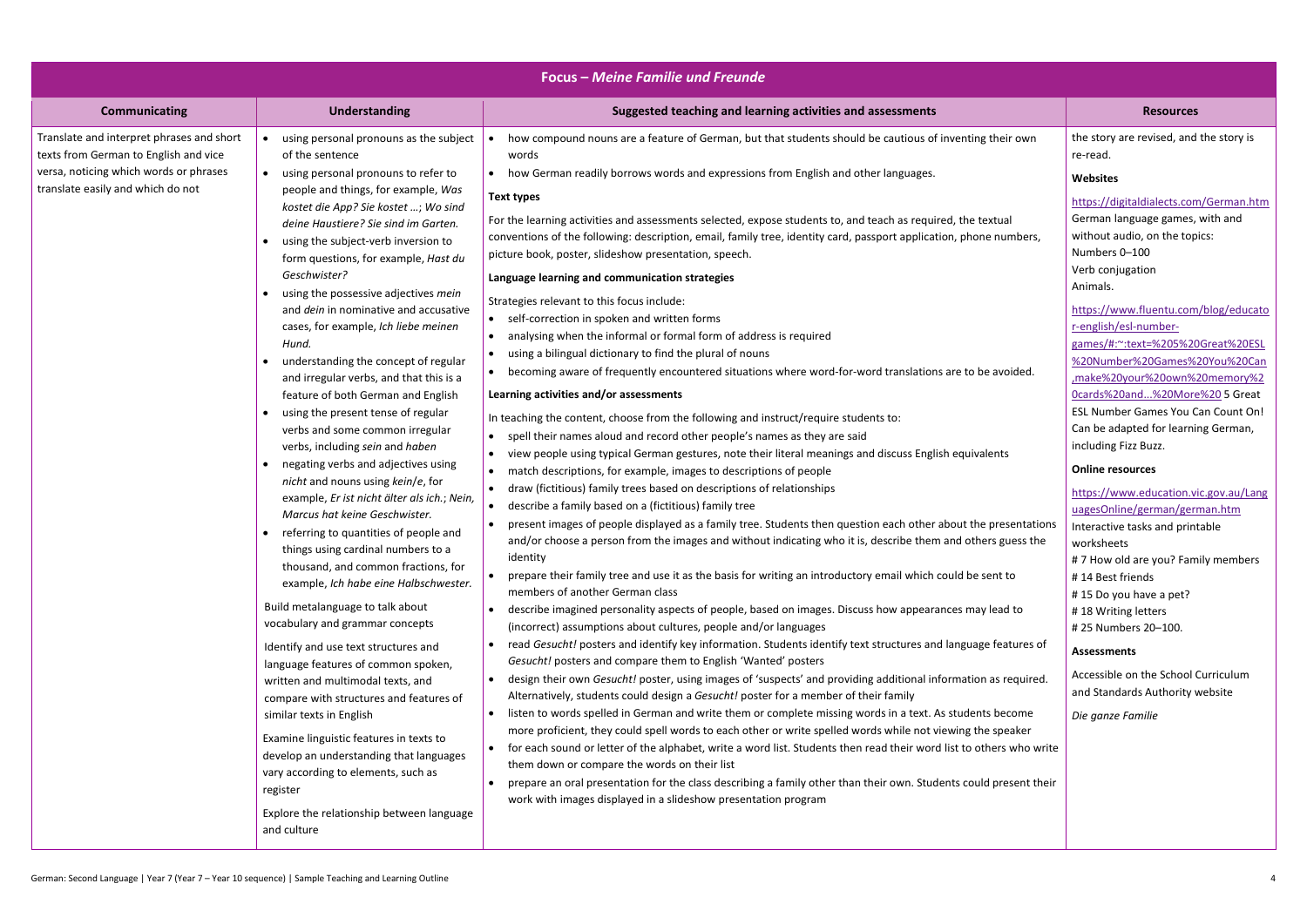| Focus – Meine Familie und Freunde |                      |                                                                                                                                                                                                                                                                                                                                                                                                                                                                                                                                                                                                                                                                                                                                                                                                                                                                                                                                                                                                                                                                                                                                                                                                                                                                                                                                                                        |                  |
|-----------------------------------|----------------------|------------------------------------------------------------------------------------------------------------------------------------------------------------------------------------------------------------------------------------------------------------------------------------------------------------------------------------------------------------------------------------------------------------------------------------------------------------------------------------------------------------------------------------------------------------------------------------------------------------------------------------------------------------------------------------------------------------------------------------------------------------------------------------------------------------------------------------------------------------------------------------------------------------------------------------------------------------------------------------------------------------------------------------------------------------------------------------------------------------------------------------------------------------------------------------------------------------------------------------------------------------------------------------------------------------------------------------------------------------------------|------------------|
| <b>Communicating</b>              | <b>Understanding</b> | Suggested teaching and learning activities and assessments                                                                                                                                                                                                                                                                                                                                                                                                                                                                                                                                                                                                                                                                                                                                                                                                                                                                                                                                                                                                                                                                                                                                                                                                                                                                                                             | <b>Resources</b> |
|                                   |                      | participate in a cute baby photo competition. Students provide a photo of themselves and a written description.<br>Only the photos are numbered and displayed, then the descriptions are read out and the class guesses the<br>identities of the babies in the photos<br>play games involving numbers to 100, for example, Fizz Buzz<br>listen to phone numbers read aloud and write them down<br>complete an identity card or passport application for themselves or from a description of someone else<br>write and/or give a speech as if they were their (imaginary) pet. Alternatively, students could design a poster<br>about their (imaginary) pet, providing information using the first or third person<br>read the picture book, Brauner Bär, wen siehst denn du? or view an audiovisual clip of the book's reading.<br>Students focus on when the noun is the subject or the object of the sentence, agreement of the adjectives and<br>the relative pronoun in each instance. They follow the model to create some new text that could be included in<br>the picture book<br>translate the title of Brauner Bär, wen siehst denn du? into English and compare it to its English title Brown Bear,<br>Brown Bear, What Do You See? and notice that they are not word-for-word translations. Students may find<br>other examples of this in their learning. |                  |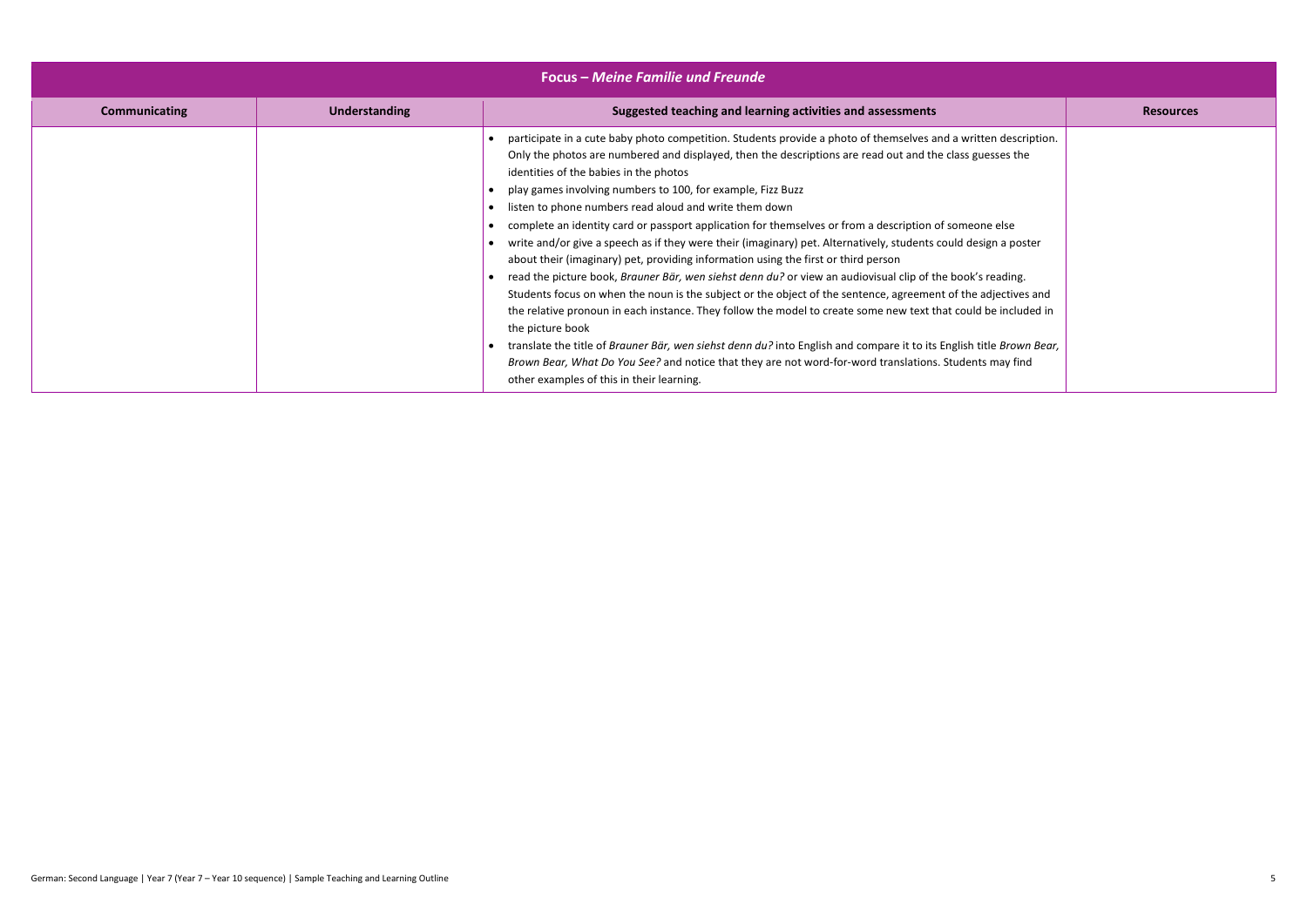| <b>Focus - Meine Freizeit</b>                                                                                                                                                                                                                                                                                                                                                                                                                                                                                                                                                                                                                                                                                                                                                                                                                                                                                                                                                                                                                                                                                                                                                                                                                                                                                                                                                                                                                                                                                                                                                                                                                                                                                                                                 |                                                                                                                                                                                                                                                                                                                                                                                                                                                                                                                                                                                                                                                                                                                                                                                                                                                                                                                                                                                                                                                                                                                                                                                                                                                                                                                                                                                                                                                                                                                                                                  |                                                                                                                                                                                                                                                                                                                                                                                                                                                                                                                                                                                                                                                                                                                                                                                                                                                                                                                                                                                                                                                                                                                                                                                                                                                                                                                                                                                                                                                                                                                                                                                                                                                                                                                                                                                                                                                                                                                                                                                                                                                                                                                                                                                                                                                                                                                                                                                                                                                                                                                                                                                                                                                                                                                                                                                                                                                                                                                                                                                                                                                             |                                                                                                                                                                                                                                                                                                                                                                                                                                                                                                  |
|---------------------------------------------------------------------------------------------------------------------------------------------------------------------------------------------------------------------------------------------------------------------------------------------------------------------------------------------------------------------------------------------------------------------------------------------------------------------------------------------------------------------------------------------------------------------------------------------------------------------------------------------------------------------------------------------------------------------------------------------------------------------------------------------------------------------------------------------------------------------------------------------------------------------------------------------------------------------------------------------------------------------------------------------------------------------------------------------------------------------------------------------------------------------------------------------------------------------------------------------------------------------------------------------------------------------------------------------------------------------------------------------------------------------------------------------------------------------------------------------------------------------------------------------------------------------------------------------------------------------------------------------------------------------------------------------------------------------------------------------------------------|------------------------------------------------------------------------------------------------------------------------------------------------------------------------------------------------------------------------------------------------------------------------------------------------------------------------------------------------------------------------------------------------------------------------------------------------------------------------------------------------------------------------------------------------------------------------------------------------------------------------------------------------------------------------------------------------------------------------------------------------------------------------------------------------------------------------------------------------------------------------------------------------------------------------------------------------------------------------------------------------------------------------------------------------------------------------------------------------------------------------------------------------------------------------------------------------------------------------------------------------------------------------------------------------------------------------------------------------------------------------------------------------------------------------------------------------------------------------------------------------------------------------------------------------------------------|-------------------------------------------------------------------------------------------------------------------------------------------------------------------------------------------------------------------------------------------------------------------------------------------------------------------------------------------------------------------------------------------------------------------------------------------------------------------------------------------------------------------------------------------------------------------------------------------------------------------------------------------------------------------------------------------------------------------------------------------------------------------------------------------------------------------------------------------------------------------------------------------------------------------------------------------------------------------------------------------------------------------------------------------------------------------------------------------------------------------------------------------------------------------------------------------------------------------------------------------------------------------------------------------------------------------------------------------------------------------------------------------------------------------------------------------------------------------------------------------------------------------------------------------------------------------------------------------------------------------------------------------------------------------------------------------------------------------------------------------------------------------------------------------------------------------------------------------------------------------------------------------------------------------------------------------------------------------------------------------------------------------------------------------------------------------------------------------------------------------------------------------------------------------------------------------------------------------------------------------------------------------------------------------------------------------------------------------------------------------------------------------------------------------------------------------------------------------------------------------------------------------------------------------------------------------------------------------------------------------------------------------------------------------------------------------------------------------------------------------------------------------------------------------------------------------------------------------------------------------------------------------------------------------------------------------------------------------------------------------------------------------------------------------------------------|--------------------------------------------------------------------------------------------------------------------------------------------------------------------------------------------------------------------------------------------------------------------------------------------------------------------------------------------------------------------------------------------------------------------------------------------------------------------------------------------------|
| <b>Communicating</b>                                                                                                                                                                                                                                                                                                                                                                                                                                                                                                                                                                                                                                                                                                                                                                                                                                                                                                                                                                                                                                                                                                                                                                                                                                                                                                                                                                                                                                                                                                                                                                                                                                                                                                                                          | <b>Understanding</b>                                                                                                                                                                                                                                                                                                                                                                                                                                                                                                                                                                                                                                                                                                                                                                                                                                                                                                                                                                                                                                                                                                                                                                                                                                                                                                                                                                                                                                                                                                                                             | Suggested teaching and learning activities and assessments                                                                                                                                                                                                                                                                                                                                                                                                                                                                                                                                                                                                                                                                                                                                                                                                                                                                                                                                                                                                                                                                                                                                                                                                                                                                                                                                                                                                                                                                                                                                                                                                                                                                                                                                                                                                                                                                                                                                                                                                                                                                                                                                                                                                                                                                                                                                                                                                                                                                                                                                                                                                                                                                                                                                                                                                                                                                                                                                                                                                  | <b>Resources</b>                                                                                                                                                                                                                                                                                                                                                                                                                                                                                 |
| Interact with peers and known adults orally<br>and in writing to exchange information<br>about self, family and friends and interests,<br>for example, Ich heiße Bastian. Wie heißt<br>du?; Ich bin vierzehn Jahre alt. Wie alt bist<br>du?; Ich habe blaue Augen und braune<br>Haare. Ich bin nicht sehr groß.; Das ist mein<br>Freund Max. Ich komme gut mit meinem<br>Freund Max aus, weil ; Das sind wir - die<br>Familie Braun!; Ich habe zwei Schwestern<br>und einen Bruder.; Ich spiele Basketball und $\vert \bullet \vert$<br>koche gern italienisches Essen.<br>Engage in individual and collaborative<br>tasks, such as making arrangements with a<br>friend, planning for a class celebration or<br>performance, or working together to<br>create displays, presentations or<br>performances to showcase their language<br>learning for family, friends or school<br>community<br>Participate in classroom routines and<br>interactions by responding to teacher talk,<br>following instructions, asking and<br>answering questions, requesting assistance<br>or permission, asking others how they are<br>and offering wishes, for example, Hört zu!;<br>Könnten Sie bitte langsamer sprechen?;<br>Wie sagt man  auf Deutsch?; Guten<br>Morgen; Frau Wagner. Wie geht es Ihnen?;<br>Hallo Christian. Wie geht es dir? Nicht<br>schlecht und dir?; Tschüs!; Danke!; Ich<br>verstehe das nicht; Beantworte die<br>Fragen!; Gute Nacht, Papa!; Wir sehen uns<br>morgen, Frau Jones.; Bis später!; Viel<br>Glück!; Alles Gute zum Geburtstag!<br>Respond to imaginative texts by describing<br>aspects, such as characters, events and/or<br>key ideas<br>Translate and interpret phrases and short<br>texts from German to English and vice versa, | Generate language for a range of purposes<br>in simple spoken and written texts, by<br>recognising and using context-related<br>vocabulary and elements of the German<br>grammatical system, including:<br>joining words, phrases and sentences<br>using the coordinating conjunctions<br>und, oder and aber, for example, Am<br>Wochenende spiele ich Tennis und sehe<br>fern.<br>recognising that in German a subject +<br>verb can have multiple English<br>translations, for example, wir spielen<br>can mean 'we play', 'we are playing',<br>'we do play', 'we shall/will play' and<br>'we're going to play', and applying this<br>understanding to own sentence<br>formation<br>noticing that German word order is<br>flexible and that other elements apart<br>from the subject can begin a sentence,<br>for example, Am Wochenende sehe ich<br>fern.<br>using the subject-verb inversion to<br>keep the verb as the second<br>idea/element in the sentence, for<br>example, Heute spiele ich Basketball.<br>using the present tense of regular<br>$\bullet$<br>verbs and some common irregular<br>verbs, including sein and haben<br>negating verbs and adjectives using<br>nicht and nouns using kein/e, for<br>example, Er ist nicht älter als ich.; Nein,<br>Marcus hat keine Geschwister.<br>noticing informal singular and plural<br>commands, for example, Steht auf!;<br>Komm mit!<br>referring to quantities of people and<br>things using cardinal numbers to a<br>thousand, and common fractions, for<br>example, Ich habe eine Halbschwester. | Students exchange information about interests - hobbies, sports and pastimes. They also research and exchange<br>information about a German-speaking country and respond to more teacher talk associated with electronic<br>learning.<br><b>Teaching</b><br>Teach and reinforce with students vocabulary and grammatical elements associated with:<br>interests, for example, Was machst du in deiner Freizeit? Ich laufe/gehe einkaufen/höre Musik/bleibe zu<br>Hause/sehe fern.; Was machst du gern? Ich spiele gern Computerspiele/treibe gern Sport.; Am Wochenende<br>gehe ich zum Strand oder in die Stadt.; Was ist dein Lieblingshobby? Mein Lieblingshobby ist<br>what instruments and sports they play, for example, Spielst du ein Instrument? Ja, ich spiele Klavier. Nein, ich<br>spiele kein Instrument.; Welche Sportart machst du?/Welcher Sport treibst du? Ich laufe Wasserski/fahre<br>Skateboard.<br>when they participate in their interests, for example, Wann spielst du Hockey? Jeden Tag/Nach der Schule/Am<br>Wochenende/Im Winter/Am Dienstagabend spiele ich Hockey.<br>how often they participate in their interests, for example, Wie oft übst du Flöte? Zweimal oder dreimal in der<br>Woche (übe ich Flöte).<br>where they participate in their interests, for example, Wo spielst du Basketball? Im Stadtzentrum/Am<br>$\bullet$<br>Sportplatz/Zu Hause.<br>why they (do not) like various hobbies, sports or pastimes, for example, Liest du gern Bücher? Nein, das ist<br>langweilig. Ja, natürlich. Ich lese gern./Ja, natürlich lese ich gern.; Tennis macht (mir) (keinen) Spaß.; Deine<br>Mutter kocht nicht gern. Warum nicht? Sie findet es langweilig.<br>numbers to 1000.<br>Teach physical responses to instructions associated with electronic learning, for example, Klick zweimal das Ikon<br>an!; Öffnet ein neues Fenster!; Sichert eure Dateien!<br>Discuss with students:<br>popular hobbies, sports and pastimes among young German-speaking people<br>$\bullet$<br>how cultural backgrounds may reflect their and others' interests, habits and/or family traditions<br>the difference between <i>fahren</i> and <i>gehen</i> , and that they both mean 'to go' in English<br>$\bullet$<br>countries, regions of countries or those that have a history of German influence, that are German-speaking and<br>$\bullet$<br>how this impacts their culture<br>the currency of Austria, Germany and Switzerland<br>symbols of German-speaking countries, for example, flags, the eagle/coat of arms of Germany or the Edelweiss<br>flower in Switzerland, and compare them to Australian equivalents<br>achievements of famous German speakers.<br>$\bullet$<br><b>Text types</b><br>For the learning activities and assessments selected, expose students to, and teach as required, the textual<br>conventions of the following: audiovisual text, blog post, (electronic) presentation, email, graph, invitation, pie<br>chart, message, picture book, plan, postcard, poster, summary, survey, table. | <b>Audiovisual texts</b><br>https://www.youtube.cor<br>giU5FgsYc The Present - 0<br><b>Websites</b><br>https://culturalatlas.sbs.c<br>Information on the cultur<br>of Australia's migrant pop<br>including cultural profiles<br>Germany.<br><b>Online resources</b><br>https://www.education.v<br>uagesOnline/german/ger<br>Interactive tasks and prin<br>worksheets<br>#23 Favourite pastimes a<br><b>Assessments</b><br>Accessible on the School<br>and Standards Authority<br>Superheldprofil |

|                                    | <b>Resources</b>                                                                                                                                               |
|------------------------------------|----------------------------------------------------------------------------------------------------------------------------------------------------------------|
| d exchange                         | <b>Audiovisual texts</b>                                                                                                                                       |
| tronic                             | https://www.youtube.com/watch?v=Wj<br>giU5FgsYc The Present - OFFICIAL.                                                                                        |
|                                    | Websites                                                                                                                                                       |
| ibe zu<br>chenende<br>r. Nein, ich | https://culturalatlas.sbs.com.au<br>Information on the cultural background<br>of Australia's migrant population,<br>including cultural profiles of Austria and |
| i/fahre                            | Germany.<br><b>Online resources</b>                                                                                                                            |
| r Schule/Am                        | https://www.education.vic.gov.au/Lang                                                                                                                          |
| imal in der                        | uagesOnline/german/german.htm<br>Interactive tasks and printable<br>worksheets                                                                                 |
| Am                                 | #23 Favourite pastimes and pets.                                                                                                                               |
| n, das ist                         | <b>Assessments</b>                                                                                                                                             |
| 3.; Deine                          | Accessible on the School Curriculum<br>and Standards Authority website                                                                                         |
|                                    | Superheldprofil                                                                                                                                                |
| al das Ikon                        |                                                                                                                                                                |
|                                    |                                                                                                                                                                |
|                                    |                                                                                                                                                                |
|                                    |                                                                                                                                                                |
| speaking and                       |                                                                                                                                                                |
| the Edelweiss                      |                                                                                                                                                                |
| xtual<br>ation, pie                |                                                                                                                                                                |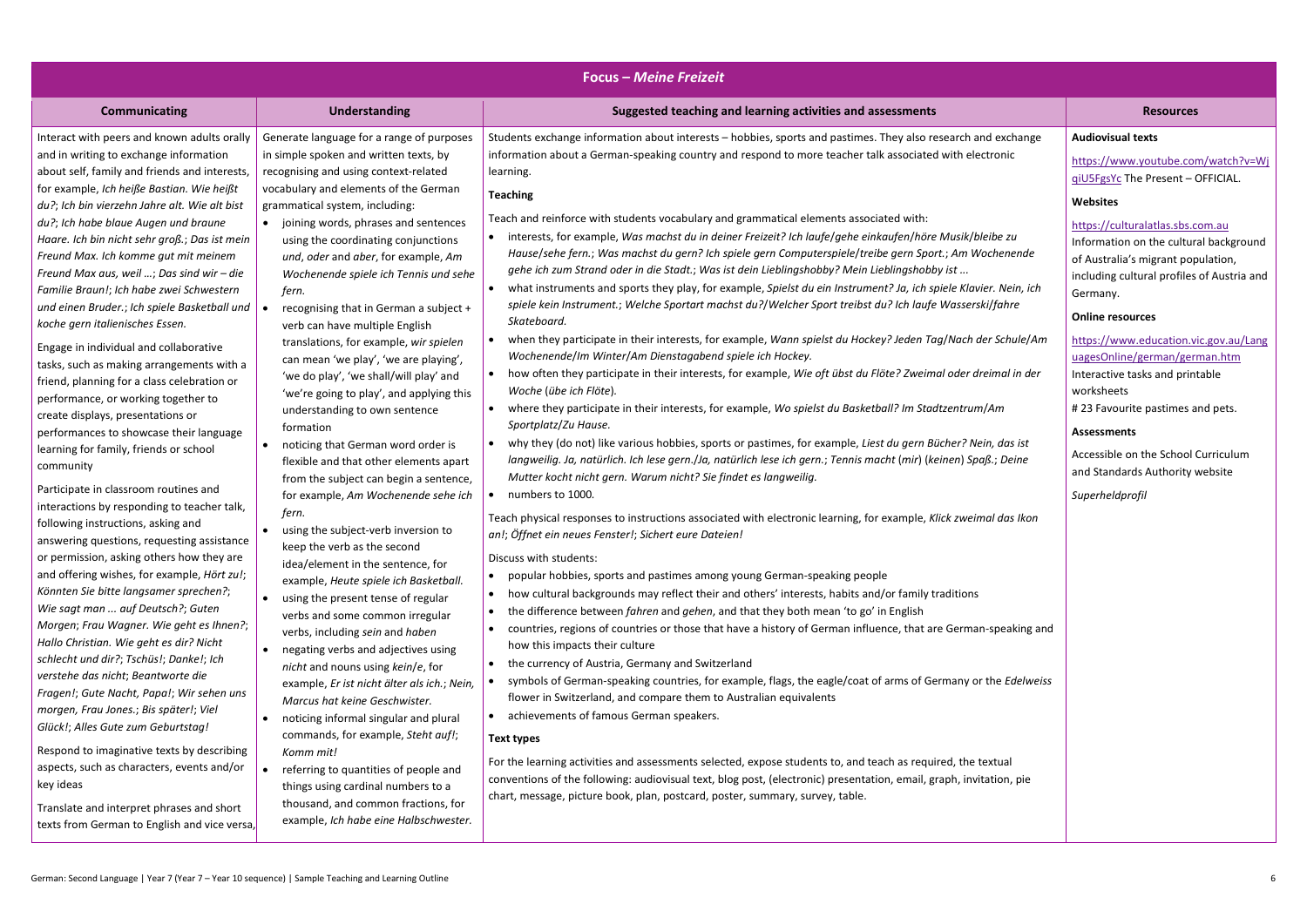| <b>Focus - Meine Freizeit</b>                                                                                                                                                                                                         |                                                                                                                                                                                                                                                                                                                                                                                                                                                                                                                                                                             |                                                                                                                                                                                                                                                                                                                                                                                                                                                                                                                                                                                                                                                                                                                                                                                                                                                                                                                                                                                                                                                                                                                                                                                                                                                                                                                                                                                                                                                                                                                                                                                                                                                                                                                                                                                                                                                                                                                                                                                                                                                                                                                                                                                                                                                                                                                                                                                                                                                                                                                                                                                                                                                                                                                                                                                                                                                                                                                                                                                                                                                                                                                                                                                                                                                                                                                                                                                                                                        |                  |
|---------------------------------------------------------------------------------------------------------------------------------------------------------------------------------------------------------------------------------------|-----------------------------------------------------------------------------------------------------------------------------------------------------------------------------------------------------------------------------------------------------------------------------------------------------------------------------------------------------------------------------------------------------------------------------------------------------------------------------------------------------------------------------------------------------------------------------|----------------------------------------------------------------------------------------------------------------------------------------------------------------------------------------------------------------------------------------------------------------------------------------------------------------------------------------------------------------------------------------------------------------------------------------------------------------------------------------------------------------------------------------------------------------------------------------------------------------------------------------------------------------------------------------------------------------------------------------------------------------------------------------------------------------------------------------------------------------------------------------------------------------------------------------------------------------------------------------------------------------------------------------------------------------------------------------------------------------------------------------------------------------------------------------------------------------------------------------------------------------------------------------------------------------------------------------------------------------------------------------------------------------------------------------------------------------------------------------------------------------------------------------------------------------------------------------------------------------------------------------------------------------------------------------------------------------------------------------------------------------------------------------------------------------------------------------------------------------------------------------------------------------------------------------------------------------------------------------------------------------------------------------------------------------------------------------------------------------------------------------------------------------------------------------------------------------------------------------------------------------------------------------------------------------------------------------------------------------------------------------------------------------------------------------------------------------------------------------------------------------------------------------------------------------------------------------------------------------------------------------------------------------------------------------------------------------------------------------------------------------------------------------------------------------------------------------------------------------------------------------------------------------------------------------------------------------------------------------------------------------------------------------------------------------------------------------------------------------------------------------------------------------------------------------------------------------------------------------------------------------------------------------------------------------------------------------------------------------------------------------------------------------------------------------|------------------|
| <b>Communicating</b>                                                                                                                                                                                                                  | <b>Understanding</b>                                                                                                                                                                                                                                                                                                                                                                                                                                                                                                                                                        | Suggested teaching and learning activities and assessments                                                                                                                                                                                                                                                                                                                                                                                                                                                                                                                                                                                                                                                                                                                                                                                                                                                                                                                                                                                                                                                                                                                                                                                                                                                                                                                                                                                                                                                                                                                                                                                                                                                                                                                                                                                                                                                                                                                                                                                                                                                                                                                                                                                                                                                                                                                                                                                                                                                                                                                                                                                                                                                                                                                                                                                                                                                                                                                                                                                                                                                                                                                                                                                                                                                                                                                                                                             | <b>Resources</b> |
| noticing which words or phrases translate<br>easily and which do not<br>Reflect on own and others' responses to<br>interactions and intercultural experiences,<br>and use these reflections to improve<br>intercultural communication | Build metalanguage to talk about<br>vocabulary and grammar concepts<br>Identify and use text structures and<br>language features of common spoken,<br>written and multimodal texts, and compare<br>with structures and features of similar<br>texts in English<br>Understand that German, like all<br>languages, varies according to participants,<br>roles and relationships, situations and<br>cultures<br>Recognise that German is a global language<br>and that German and English are related<br>languages<br>Explore the relationship between language<br>and culture | Language learning and communication strategies<br>Strategies relevant to this focus include:<br>manipulating known elements in a new context<br>• considering possible strategies to complete a task and selecting the most appropriate<br>looking beyond the first entry in a bilingual dictionary in order to find the most suitable expression for a given<br>context.<br>Learning activities and/or assessments<br>In teaching the content, choose from the following and instruct/require students to:<br>• listen to and/or read texts about other people, summarise the information and write an email to one person,<br>comparing their interests<br>write an introductory email to a prospective exchange student, providing details about their family and interests<br>listen to and/or read texts about other people and complete a plan of what they do on different days of the<br>week<br>play games with numbers to 1000, for example, guessing the price of items<br>listen to and/or read texts describing people and their interests, summarise the information in a table and<br>propose 'perfect matches' or decide who they would like as a friend. They justify their choices by referring to<br>information in the texts<br>produce an introductory speech as an audiovisual clip or slideshow presentation to show to another German<br>class<br>write a post for a young German speakers' blog about their interests<br>plan questions for, then conduct, a survey among their classmates to ascertain information about interests.<br>Summarise their findings visually, for example, in a graph or pie chart, and use this as an aid to accompany a<br>presentation to the class<br>compose a message of less than 280 characters about aspects of their after-school activities<br>view images of people, and guess aspects of their personality and interests, then listen to texts about the people<br>to assess the guesses<br>research a German-speaking country or region. Students write a postcard from, or design a poster about, an<br>imagined person from the country in which they provide basic information about the culture/lifestyle. They<br>show evidence of their research by providing information in German. Students reflect the culture of the country<br>with images and/or comparison with Australia. They display their work to showcase their language learning to<br>the school community and reflect on their own culture(s), what they have learned and how they might interact<br>with people from the country, for example, topics to avoid or talk about<br>translate short written German texts related to the focus into English and note the similarities and differences.<br>Students should be encouraged to note how the present tense in German is one verb, but in English equates to<br>several expressions, for example er spielt = he plays, he does play, he is playing<br>research a famous German speaker and give a presentation about him/her. Students invent details to add<br>interest<br>view the short film The Present without the soundtrack or subtitles, discuss aspects of the film, for example, the<br>action (Was macht der Junge?), characters (Wer ist das?; Wie sieht er/sie aus?), setting (Wo sind die Leute?) and<br>point of the story in German and English. Students research and share additional vocabulary related to the film. |                  |